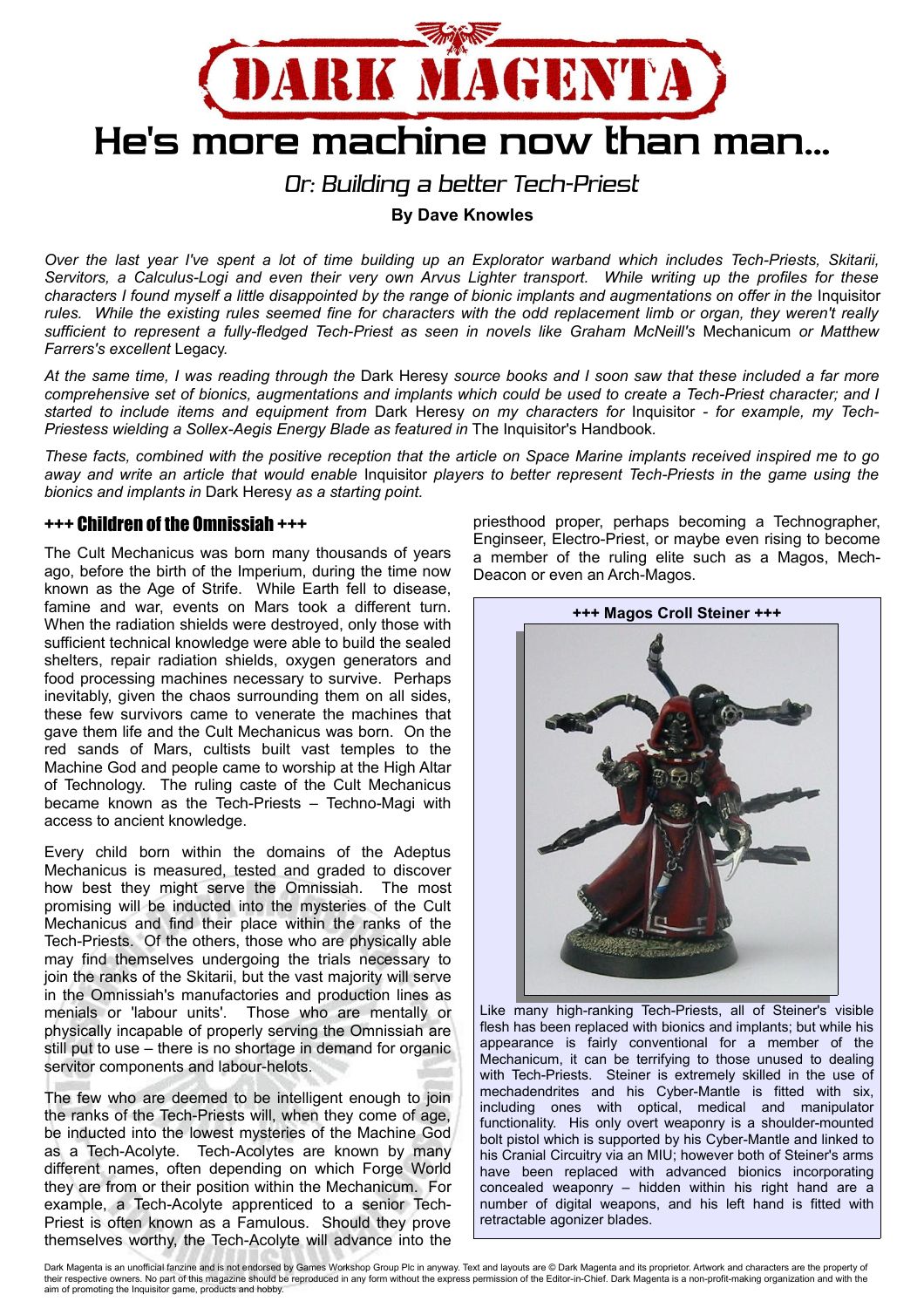

# +++ Tech-Adept Profiles +++

The profiles below are only rough indications of appropriate levels for various ranks of Tech-Adept. However, any given Tech-Adept's profile is likely to vary from these based on his background, experience, position within the Cult Mechanicus or his chosen specialisation. For example, a Magos-Biologis may well have upgraded his body making himself stronger and tougher without using any of the implants listed later in this article; an Explorator could have learned to better defend himself during his explorations and thus may have a higher WS and BS; or a Magos-Militant may be more used to being in combat situations and could have a higher Nv characteristic.

|                    | <b>WS</b> | BS |    |    |    | <b>Wp</b> | Sg | Nv | Lu |
|--------------------|-----------|----|----|----|----|-----------|----|----|----|
| Tech-Acolyte       | 40        | 45 | 45 | 50 | 50 | 55        | 60 | 40 | 50 |
| <b>Tech-Priest</b> | 50        | 55 | 45 | 50 | 65 | 70        | 75 | 50 | 60 |
| Magos              | 50        | 55 | 45 | 50 | 75 | 80        | 85 | 60 | 85 |

The profiles given differ slightly from those in the *Inquisitor* rulebook as they are designed to work in conjunction with the implants and augmentations listed later in this article. For example, rather than a Magos having a Weapon Skill of 70, almost that of a master swordsman – he has been given a more moderate one of just 50, however this can be upgraded using an electro-graft. After all, it makes more sense for a Techno-Magi to just download combat skills straight into his brain rather than spending time training, time that could be better used in pursuit of the Quest for Knowledge.

Note that it is possible for some of the upgrades to result in a Tech-Adept having one or more statistics that exceed 100. This is because the 1-100 scale is used to represent unaltered humans; and almost all Tech-Adepts are 'altered' in some way; therefore they, along with aliens, daemons and Space Marines, can have statistics that far exceed 100. It is worth remembering that statistics greater than 100 can pose problems in the game and you are advised to not let them become commonplace in your games.

The knowledge imparted to Tech-Acolytes during their training gives them a 5% bonus to any tests involving interacting with technology, for example cracking a digital lock or accessing a cogitator. Tech-Priests get a 10% bonus to such tests and a Magos will get a 15% bonus. These bonuses may be further augmented by skills, tools or implants.

### +++ Initiation and Implants +++

These implants are gifted to the acolyte during the arcane rituals which mark their initiation into the Cult Mechanicum, and it is unheard of for the Mechanicum to implant them into non-cult members. In the event that a cult member is excommunicated, his implants will be ritually removed from his flesh. This usually results in the death of the heretic. but should he survive it is regarded as a far worse fate as his connection to the Omnissiah is permamently severed. There are some hereteks who are willing to implant these implants for a price, however this procedure is not without risk and the implantee will often find himself lumbered with only partially functioning implants and facing a life of taking immuno-suppressents and painkillers as his body tries to reject the augmentations.

The standard versions of these implants have no in-game effects, they merely allow an Adeptus Mechanicus character to function in the same manner as a flesh and blood character. For example, the potentia coil implanted within a Tech-Adept's chest will power his implants, but cannot be used to power other technology unless the character has additional augmentations; similarly a hit to the chest will be just as debilitating for a Tech-Adept character as for a normal one, but the damage may be to his potentia coil and cyber-mantle as well as his organic internal organs – in either case, the effects are the same.

**Cyber-Mantle** – *usually the first implant to be attached to a Tech-Acolyte's flesh. The cyber-mantle is a metal framework attached to the spine and lower ribcage with neural-impulse transmitters and acts as a sub-dermal anchorage point for future implants.*

**Potentia Coil** – *the potentia coil is a compact power source and field generator implanted deep within the cyber-mantle which acts as the Tech-Acolyte's power source and energy store. Over*

*time a Tech-Adept can learn to modulate his potentia coil to produce various types of field.*

**Electoo Inductors** – *electoo inductors are metal skin grafts usually attached to the hands and wired into the Tech-Acolyte's nervous system where they derive power from the body's bioelectrical emanations and potentia coil. With sufficient training, a Tech-Adept can learn to use them to emit or siphon power to or from external devices, allowing the adept to resurrect inactive machinery without the need for an auxiliary power generator.*

**Cranial Circuitry** – *this is a series of implants, some attached to the outside of the skull, others deep within the brain tissue. The processors, data-stores, synaptic flow maps, synthetic synapses, and cortical circuits enhance the Tech-Acolyte's mental capabilities and provide the basic hardware on which future cranial augmentation is built.*

**Electro-Graft Port** – *the electro-graft port is implanted into the Tech-Acolyte and interfaces with his nervous system. As the acolyte progresses through his training he will learn to use the port to interface with machine data ports and cogitator networks. The electro-graft port can also be used to download skills directly into the acolyte's brain via memo chips or ingrams, although using it in this way is not without risks. Electro-graft ports come in many forms including spine jacks, finger probes and skull shunts.*

As the Tech-Acolyte progresses to become a Tech-Prest, he will upgrade and enhance these implants adding additional capabilities depending on his specialisation and field of study. In addition, many Tech-Priests will upgrade and replace many of their organic body parts including limbs and internal systems, and so bringing themselves closer to the Machine God. Body parts that can be upgraded include; senses, arms and hands, legs and feet, and the respiratory and circulatory systems.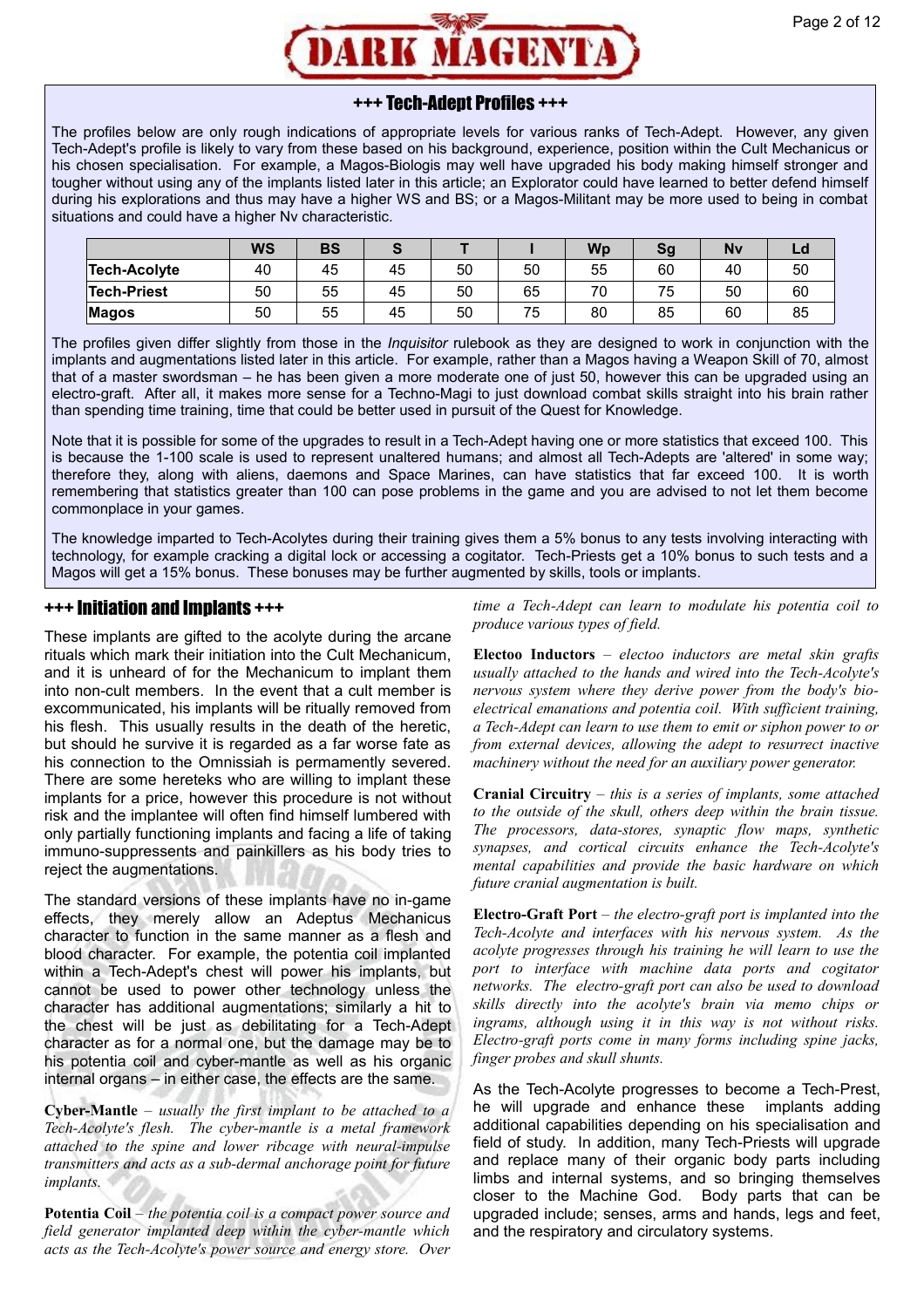

#### +++ Future Augmentations +++

The vast majority of the implants described below rely on interfaces with the implants fitted to the acolyte during his initiation, and therefore cannot usually be fitted to non-cult members or lay members of the Mechanicus (such as Skitarii, Menials or Servitors). In particular, highly advanced augmentations such as cranial circuitry, electrografts, potentia coils and electoo inductors are all but unknown outside the Mechanicum. While it is entirely possible for characters who are not initiated into the Cult Mechanicus to be fitted with replacement limbs, organs or senses (as described in the *Inquisitor* rulebook), the method of implantation is generally far cruder than that practised by the Mechanicus on their inducted members; so while the bionic may function in an identical manner to those below in game terms, however it is likely to be less capable in other ways. For example, a bionic eye fitted to a Skitarii Officer may need to be recharged on a regular basis, whereas an eye with similar functionality fitted to a Tech-Priest will be able to draw power from his Potentia Coil and thus will never need recharging.

#### +++ Cranial Circuitry Upgrades +++

A Tech-Adept's cranial circuitry can be fitted with all manner of implants and devices to augment his or her mental capabilities.

**Logis Circuit** – the Tech-Adept has upgraded his cranial circuitry to better enable him to perform complex calculations and extrapolate from incomplete data. If called upon to make a Sagacity test, the adept may spend actions concentrating beforehand as he brings his considerable powers of logic and deduction to bear on the problem, gaining a  $+10\%$  bonus to the Sg test for each action.

**Ballistic Logis Programming** – the Tech-Adept's logis circuit has been upgraded to aid in the calculation of trajectories and firing patterns. This gives the adept an additional  $+10\%$  To Hit bonus for each aim action he makes (for a total of 30%).

**Orthoproxy** – the Tech-Adept has fitted a liturgical circuit deep within his skull. He can attempt to 'tune out' mind control attempts by concentrating on the prayers to the Omnissiah recited by the proxy unit. The adept gets a 20% bonus to his Willpower when testing to see whether he is affected by, or can resist, mind control or interrogation attempts.

**Rite of Pure Thought** – the creative, emotional, illogical right hemisphere of the brain is replaced with a cogitator linked directly to the left hemisphere. This gives the Tech-Adept pure thought, clear of distraction from annoying emotions or any sense of self-preservation. The Rite of Pure Thought upgrade functions as described in the *Explorator Warbands* article.

**Emotional Repressive Surgery** – chemical and surgical procedures have been performed on the Tech-Adept's brain to reduce the hold his emotions have over his conscious and unconscious mind. The adept's Nv and/or Wp characteristics are increased by between 5 and 25%, depending on the procedures that have been performed.

**Mind Impulse Unit** – a Mind Impulse Unit, or MIU, is a neural link-up between a character and a piece of equipment, allowing him to operate the machine with thought alone. The MIU operates exactly as described in the *Inquisitor* rulebook.

**+++ Explorator-Magos Vaal Kryzak +++**



As befits a high ranking Explorator, the majority of Kryzak's body has been replaced with bionics, however his outward appearance is still ostensibly quite human. Unusually for a Tech-Priest, and even more so for one of his rank, his face appears to be mainly flesh and bone - however this is not quite the case. His face is still his original flesh, but stretched over an adamantium skull fitted with extensive cranial circuitry. Connected to his Cyber-Mantle is a bulky servo-arm backpack which also incorporates a number of tools including a plasma cutter. His legs are advanced bionics which easily allow him unimpeded use of the servo-arms despite their weight; whereas his arms and hands are fitted with numerous tools, data-plugs and power-linkages so he can interface with almost any technological artefact.

**Psi-Booster** – psi-boosters are commonly used by the Machina-Mentors and other psychic Tech-Adepts to increase activity in the part of the brain responsible for controlling psychic powers. The psi-booster operates exactly as described in the *Inquisitor* rulebook.

**Synthetic Synapses** – much of the Tech-Adept's brain has been replaced with artificial synapses greatly increasing their processing speed and decision making ability. The character declares a number of actions equal to their Speed as normal, but then gets to roll an extra dice to determine the number of actions they get to perform. All dice rolled count when determining whether any *Risky Actions* are failed.

**Memory Coils** – the character's memory has been greatly upgraded increasing the knowledge available to their conscious mind. The character's Sagacity is increased by between 5 and 20% depending on the quality of the implant.

**Binary Cortex** – when two Tech-Adepts find their thinking coincides entirely, it is not uncommon for them to decide to literally link both their brains in a single body so they can work together more efficiently. Unfortunately, the two personalities may not always agree on the best course of action and the Tech-Adept may seem indecisive as the two personalities argue amongst themselves. The Binary Cortex functions as described in the *Explorator Warbands* article.

**Auxiliary Neural Processor** – the Tech-Adept has upgraded his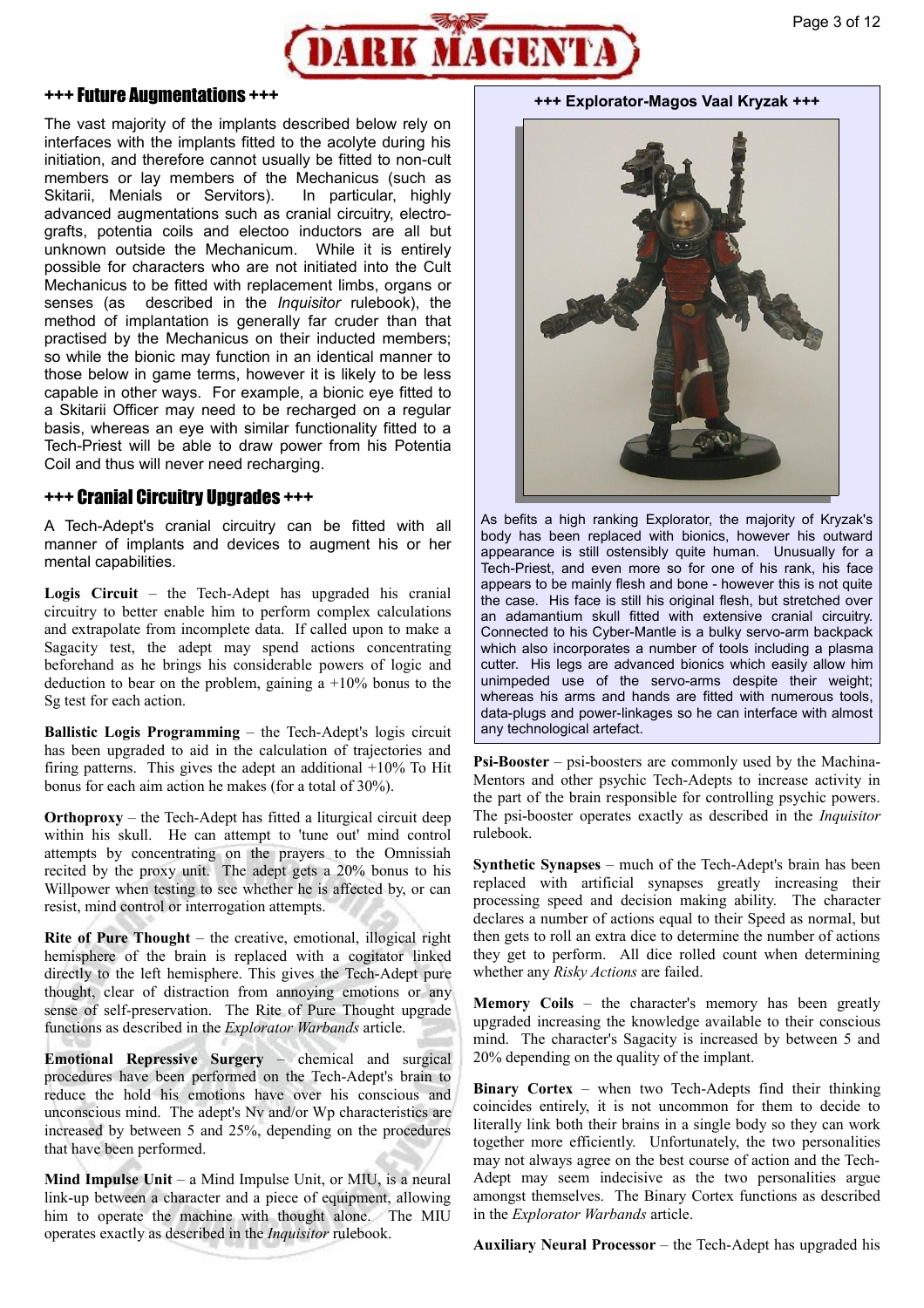

central nervous system with an inbuilt auxiliary cogitator capable of making microsecond decisions. Should something unexpected happen, the auxiliary cogitator kicks in augmenting the Tech-Adept's ability to react. These are usually fitted to Tech-Adepts working on complex and delicate experiments, however they also have applications in the military sphere. An adept fitted with such a device can assess a situation and come up with the best course of action in moments. The adept may carry out their actions at any time during the turn, even going before characters with higher Speed values. Additionally, if more than one adept has an equal Speed value then the one with an Auxiliary Neural Processor may go first, (if both have the same augmentation, or one has *Lightning Reflexes* then use Initiative as normal).



At a young age, Nabokov was marked out to become a Lexmechanic and he is happy to serve as savant and advisor to others. Much of his body is still organic, although his left arm was replaced some years ago to enable him to hold his customised rifle in a more stable firing position. The vast majority of his implants are upgrades to his Cranial Circuitry, including a Logis Circuit and Ballistic Logis Programming. Connected directly to Nabokov's Cyber-Mantle and Cranial Circuitry is a backpack fitted with all manner of ranging and sighting equipment - this equipment is also linked to his rifle and when combined it allows him to project targeting and trajectory information on his sighting monocles making him an exceptional shot.

# +++ Quality of Cranical Circuits +++

Although the Cult Mechanicus has millennia of experience in fitting cranial circuitry, it is still an inexact science and the correct functioning of the implants will depend greatly on the skill of the enginseer who built them and the adept who fitted them. All Tech-Adepts must take one of the following;

**Crude Circuitry** – the character's cranial circuitry is crude, inefficient, damaged or otherwise functioning far from properly.

Circuitry of this quality is often fitted to those Tech-Acolytes who show little promise during their initial assessments. The character suffers -1 Speed, and between -5 and -20 from all mental characteristics, Weapon Skill and Ballistic Skill (decided when the character is created).

**Standard-fit Circuitry** – as with almost all cranial circuitry, that fitted to the Tech-Adept suffers from the occasional glitch, particularly when in a stressful situation such as combat. The malfunction has between a 1 and 10% chance of occurring (decided when the character is created). Test at the start of each turn and if failed the character suffers the penalties for crude cranial circuitry (I.e. -1 Speed and -20 from mental characteristics, WS and BS) for the whole of that turn.

**Advanced Circuitry** – cranial circuitry of this quality is generally only fitted to the best and brightest Tech-Acolytes, however many Tech-Priests will upgrade their circuitry over the course of their career but only the most influential Techno-Magi will be able to procure and fit cranial circuitry that functions perfectly. The Tech-Adept suffers no penalties as a result of their cranial circuitry.

### +++ Bionic Senses +++

Many Tech-Adepts will choose to upgrade their senses, most commonly fitting bionic eyes and/or ears, although some may choose to enhance their sense of smell or taste if that is relevant to their field of study.

**Standard fit Auto-Sense** – the Tech-Adept has replaced the relevant sensory organs with bionic versions that closely replicate the function of the original organic component. The character suffers no penalties but gains no benefits to awareness tests. In most cases, an implant such as this will be implanted as a base onto which additional capabilities can be fitted.

**Advanced Auto-Sense** – the Tech-Adept has fitted a high quality augmentation in place of his organic sensory organ. The adept has +20% to any relevant awareness tests using the upgraded sense.

**Auto-cutout** – the Tech-Adept has upgraded his bionic sense to provide an auto-cutout facility that will prevent it being overloaded by high intensity input. The adept gets a 20% bonus to his chances of avoiding the effects of sensory overload. For example, being blinded by a photon flash flares or deafened by an explosion.

**Sensorium** – the Tech-Adept has been upgraded with an auspex linked to his own senses. This is usually fitted to bionic eyes, but it is not unknown for it to be linked to an adept's aural receptors. The auspex functions exactly as described in the *Inquisitor* rulebook.

**Gunsight Overlay** – the bionic eye has been fitted with a gunsight (as described in the *Inquisitor* rulebook) which projects targeting information on his field of vision, thus enhancing his combat capabilities. Unlike a gunsight fitted to a weapon, the adept does not need to first make an aim action to use the gunsight in their bionic eye.

**Memorance Implant** – a datavault and pict-capture array linked to the Tech-Adept's bionic sense(s) and cranial circuitry. This upgrade automatically records everything 'seen' by the adept's bionic sense giving him an exact record of events that he can later refer to. Most uses of this implant will be determined by the GM as appropriate for the scenario, however the Memorance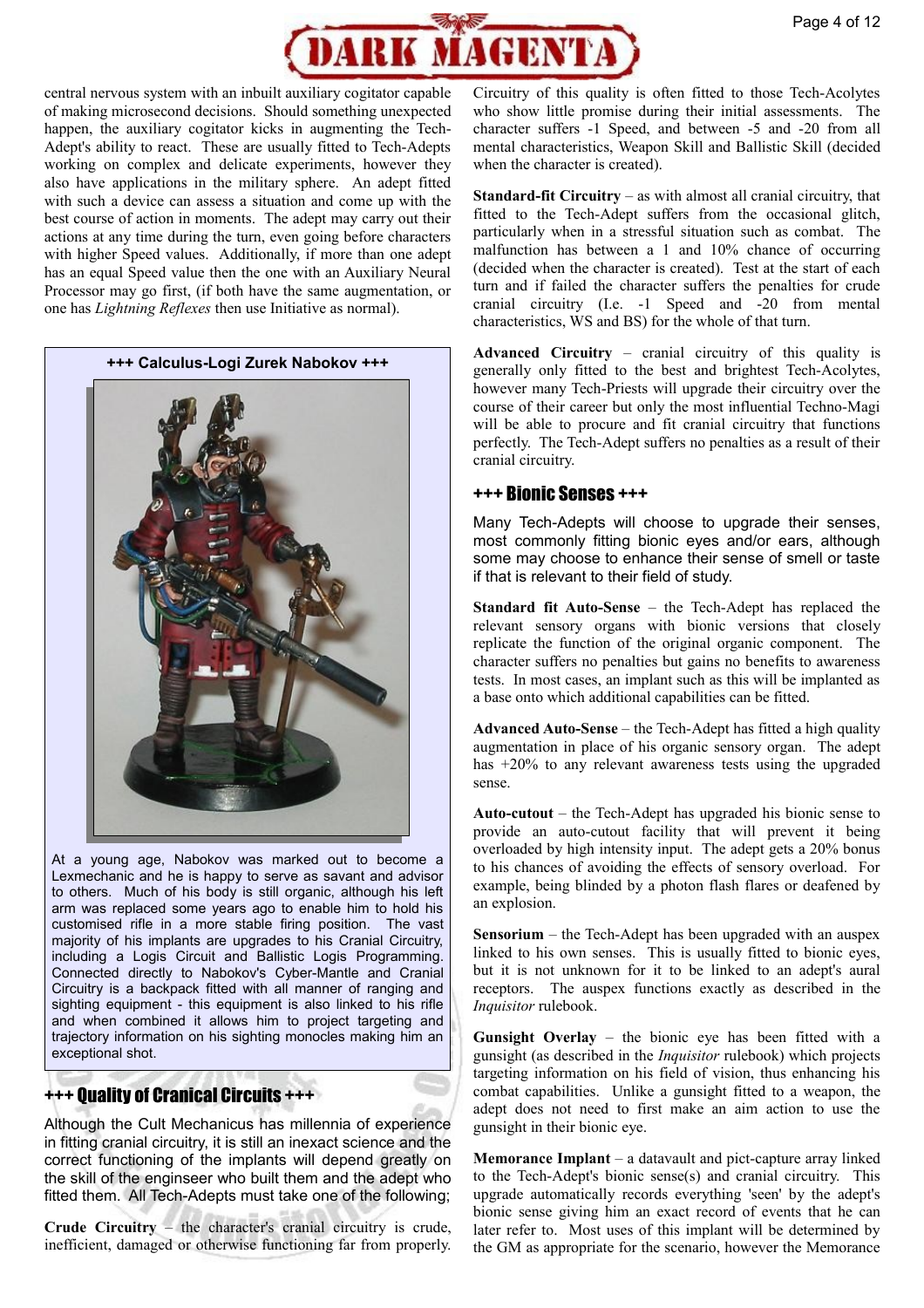

Implant can also be used in the same manner as the Sacred Writ described in the *Thorian Sourcebook*.

**Prey-Sense** – the Tech-Adept has upgraded his bionic eye to enable him to see in even the poorest lighting conditions. This upgrade gives the adept the Nightsight ability as described in *The Sons of Khaine* article.

**Baleful Eye** – a tiny miniaturized weapon has been concealed within the Tech-Adept's bionic eye. This functions as the equivalent of a Digital weapon as described in the *Inquisitor* rulebook.

# +++ Respirator Unit Upgrades +++

Tech-Adepts commonly fit a face mask and respirator unit to cover their face and give them an inhuman appearance. In most cases, these incorporate some form of filtration system and a standard vox-synthesiser capable of transmitting the adept's voice in a variety of ways including normal speech and machine cant.

**Comm-link** – the Tech-Adept's face mask incorporates a commlink or micro-bead system which functions as per the rules in the article on *Major Jaxon*.

**Vox-Caster** – the Tech-Adept has fitted a highly amplified voxcaster to his face mask. The adept can project speech much louder than a normal human can shout; he can choose to make his shouting heard at up to 60 yards and understood at up to 40 yards.

**Feedback Screech** – the Tech-Adept can emit a screeching blast of noise from his vox synthesiser circuits shocking and distracting those nearby. To use this ability takes an action; all characters (except daemonic or machine-based ones) within 12 yards must pass a Willpower test or act at -1 Speed for their next turn as they shudder, cover their ears or otherwise react to the horrid noise. Once used, it takes D6 turns for the adept's vox circuits to reset before he can project another feedback screech.

**Rite of Awe** – the Tech-Adept may spend an action reciting an infrasonic liturgy that causes awe and fear in everyone in the vicinity. All humans within a 15 yard radius must pass a Willpower test, if failed they suffer a 10% penalty to the next characteristic test they make as they attempt to shrug off their feelings of dread and religious guilt.

**Rite of Fear** – the Tech-Adept can spend an action reciting an infrasonic dirge which causes fear and terror in the weak-willed. The adept counts as *Fearsome* until his next turn.

**Filtration Plugs** – the Tech-Adept's face mask is fitted with filtration plugs, which function in exactly the same way as described in the *Inquisitor* rulebook.

Gas Filter – the Tech-Adept's face mask is fitted with an adaptable filtration device, which functions in exactly the same ways as the gas mask described in the *Inquisitor* rulebook.

**Re-breather** – the Tech-Adept's face mask is fitted with a rebreather, which functions in exactly the same way as described in the *Inquisitor* rulebook.

# +++ Electro-graft Port Upgrades +++

A Tech-Adept can fit memo chips or ingrams to his Electrograft port to allow him to interface with data sources and instantaneously acquire skills. Unfortunately, using the electro-graft port in this way makes it vulnerable to hard knocks and shocks - a character who uses their electrograft port to do this reduces their Toughness by 10 when making a system shock test.

**Skill Graft** – the Tech-Adept uses his electro-graft port to acquire a skill such as *Feint*, *Gunfighter* or *Hipshooting*.

**Profile Graft** – the Tech-Adept uses his electro-graft port to enhance one of his mental characteristics statistics, Weapon Skill or Ballistic Skill. The enhancement is usually between 10 and 20%.

A Tech-Adept usually only has a single electro-graft port and can therefore only learn one skill or enhance one statistic in this way.

### +++ Bionic Circulatory System Upgrades +++

Tech-Adepts often upgrade elements of the circulatory system whether by fitting additional elements or by replacing some component, or in extreme cases, their entire circulatory system.

**Circulatory Filtration** – filtration systems fitted to the Tech-Adept's circulatory system mean that the adept has +10% to all gas and toxin Resistance tests.

**Detox Implant** – a Detox Implant is used to flush toxins from the Tech-Adept's system. It functions exactly like the Detox Gland described in the *Inquisitor* rulebook.

**Stimm Injector** – a Stimm Injector may be implanted as part of the Tech-Adept's circulatory system. Stimm Injectors function exactly as described in the *Inquisitor* rulebook.

**Auto-Sanguination** – the Tech-Adept's blood is replaced with a more efficient medium which can sooth pain, plug holes and rebuild torn flesh with remarkable efficiency. Auto-Sanguination functions as described in the *Explorator Warbands* article.

**Nathicarthum** – also known as a pharmacopoeia, this is a small implant containing drugs, and other chemicals that can be released into the Tech-Adept's enhanced body to aid healing and recovery. The Nathicarthum functions like the Medi-pak in the *Inquisitor* rulebook, but can only be used on the Tech-Adept.

**Hermetic Infusion** – the Tech-Adept has replaced his blood with a biomechanical serum containing a multitude of microscopic machines in place of organic blood cells. As well as replacing the function of the adept's original blood, these homunculitic machines are able to rapidly repair damage at the cellular level. The adept adds +20 to his Toughness when rolling for Recovery (the bonus applies to both the chance of success and to the amount of damage recovered).

# +++ Bionic Respiratory System Upgrades +++

Another common augmentation performed by Tech-Adepts is to upgrade their respiratory system to enable them to survive in hostile environments by filtering out harmful toxins and gases.

**Adsorption Filter** – the adsorption filter fitted to the Tech-Adept's respiratory system provides a degree of protection against airborne toxins. The adept gains  $a +5\%$  bonus to resistance tests against gas weapons.

**Synthetic Membranes** – the Tech-Adept has fitted synthetic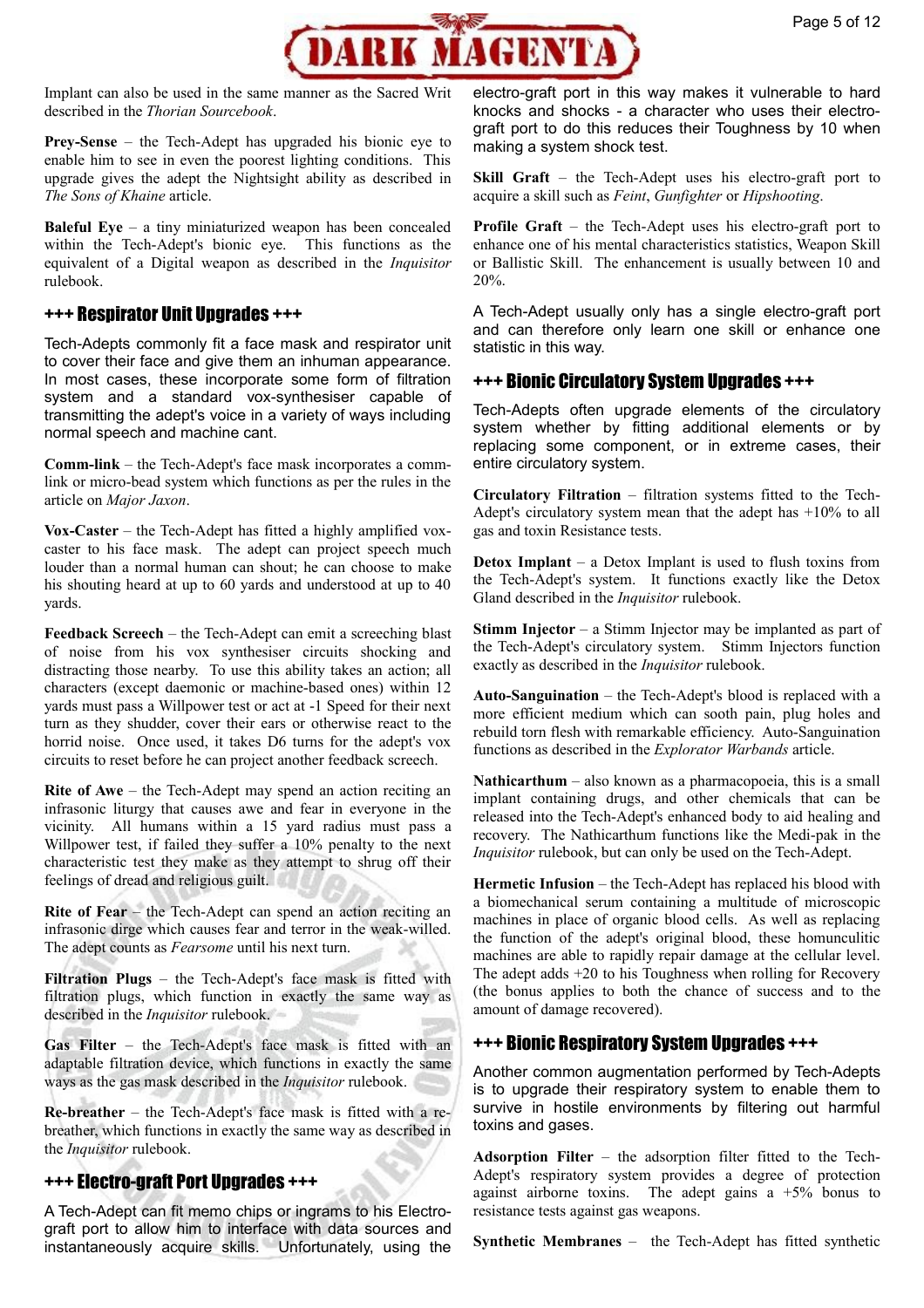

membranes to his respiratory system giving a great degree of protection against hostile atmospheres. The adept gains a +20% bonus to resistance tests against gas weapons.

**Cryogenic Distillation** – advanced cryogenic distillation techniques are used by the Tech-Adept to enable him to survive in almost any atmospheric conditions. The adept gains a  $+40\%$ bonus to resistance tests against gas weapons.

**+++ Tech-Acolyte Alaia Katenka +++** 



Katenka is still an acolyte of the Machine God and has not yet joined the priesthood proper. She currently functions as Magos Vaal Kryzak's famulous, his intermediary to other adepts. Usually an apprentice Tech-Adept would have only the initial implants fitted during their training, however to aid Katenka in her duties Kryzak has gifted her with a multi-function eyepiece allowing her to see in a wider spectrum, and has attached a pair of mechadendrites to her cyber-mantle. Her skill with a chain-axe is not, as some have supposed, due to an electrograft but is rather a result of long hours of training.

# +++ Cyber-Mantle Upgrades +++

The primary purpose of the cyber-mantle fitted to all Tech-Acolytes is to act as a mounting point for additional upgrades. The most common cyber-mantle upgrade used by Tech-Adepts are mechadendrites – a catch-all name for a variety of tendril-like prosthetics used by Tech-Adepts to perform a variety of tasks such as construction, research and maintenance.

**Medicae Mechadendrite** – a flexible mechadendrite fitted with drug injectors, flesh-staplers and chain-scalpels, used to provide surgical and medical assistance in the field. The Tech-Adept counts as carrying a Medi-pak as described in the *Inquisitor* rulebook.

**Manipulator Mechadendrite** – a sturdy mechadendrite used for lifting and manipulating industrial machinery. The Tech-Adept essentially gains an additional hand which they can use for tasks such as carrying objects or reloading weapons. The manipulator does not have sufficient dexterity for tasks requiring fine manipulation (such as using a keypad or firing a weapon) and cannot be used to perform any action that requires a characteristic check other than a Strength test (at Strength 50) or an Improvised close combat action.

**Utility Mechadendrite** – a flexible mechadendrite fitted with combi-tools, injector pistons, cutting blades and the like. For each utility mechadendrite, a Tech-Adept adds +10% to tests taken when trying to interact with machinery (up to a maximum  $of +20$ ).

A Tech-Adept with one or more medicae, manipulator or utility mechadendrites gains a free improvised close combat attack action once a turn.

**Ballistic Mechadendrite** – a sturdy mechadendrite mounting a compact weapon and designed for self-defence. The mechadendrite can be fitted with any pistol weapon, but is most commonly fitted with an energy weapon such as a laspistol. The weapon is fired as normal at the cost of a single action.

**Optical Mechadendrite** – a highly flexible mechadendrite fitted with cameras, infra-red torches and fibre-optic tendrils which can be used by a Tech-Adept to look under doors, through keyholes, into crates or around corners. The Tech-Adept can spend actions examining the feed from the optical mechadendrite; after which their visual feed switches back to normal. When using the optical mechadendrite the Tech-Adept counts as having the Nightsight ability.

**Servo-Arm** – a crude but powerful lifting arm often used when repairing heavy machinery or for simple tasks such as lifting and carrying. The servo-arm counts as having Strength 90 when used to perform tasks such as lifting, carrying, dragging, breaking doors and so on. The servo-arm can also be used in combat; for each servo-arm fitted, an adept gains a free closecombat attack action each turn with the following profile;

Reach: 1 Damage: D3+6 Parry Penalty: -30

**Servo-Harness** – an articulated armature used by Tech-Adepts when undertaking arduous rites in plasma reactors or the maintenance of substantial Machine Spirits such as those in large vehicles. The Servo-Harness functions as described in the *Explorator Warbands* article.

**Shoulder Weapon Mount** – the Tech-Adept has attached a weapon mount to his cyber-mantle which sits above one of his shoulders and is usually controlled by an MIU-link. The mount can be fitted with almost any of the pistol and less bulky basic weapon types described in the *Inquisitor* rulebook.

# +++ Potentia Coil Upgrades +++

A potentia coil is more than just a power source for the Tech-Adept; it is also a compact field generator that can be modulated to emit various types of field given sufficient training and upgrades.

**MagLev Grace** – after long years of training, the Tech-Adept has learnt to use his potentia coil to generate a magneticlevitation field that enables him to hover 8-10 inches above the ground. Activating or deactivating MagLev Grace costs an action. When active, the adept can only move at walking pace, but can move perfectly silently and can move over any terrain, even floating over water. Also, the adept may automatically activate the rite whilst falling to slow his rate of descent which has the same effect as the Catfall skill.

**Energy Field** – the Tech-Adept can modulate his potentia coil to project an energy field to protect him from incoming fire. Activating or deactivating the Energy Field costs an action. When active the adept is protected by an additional D6 force field armour to all locations.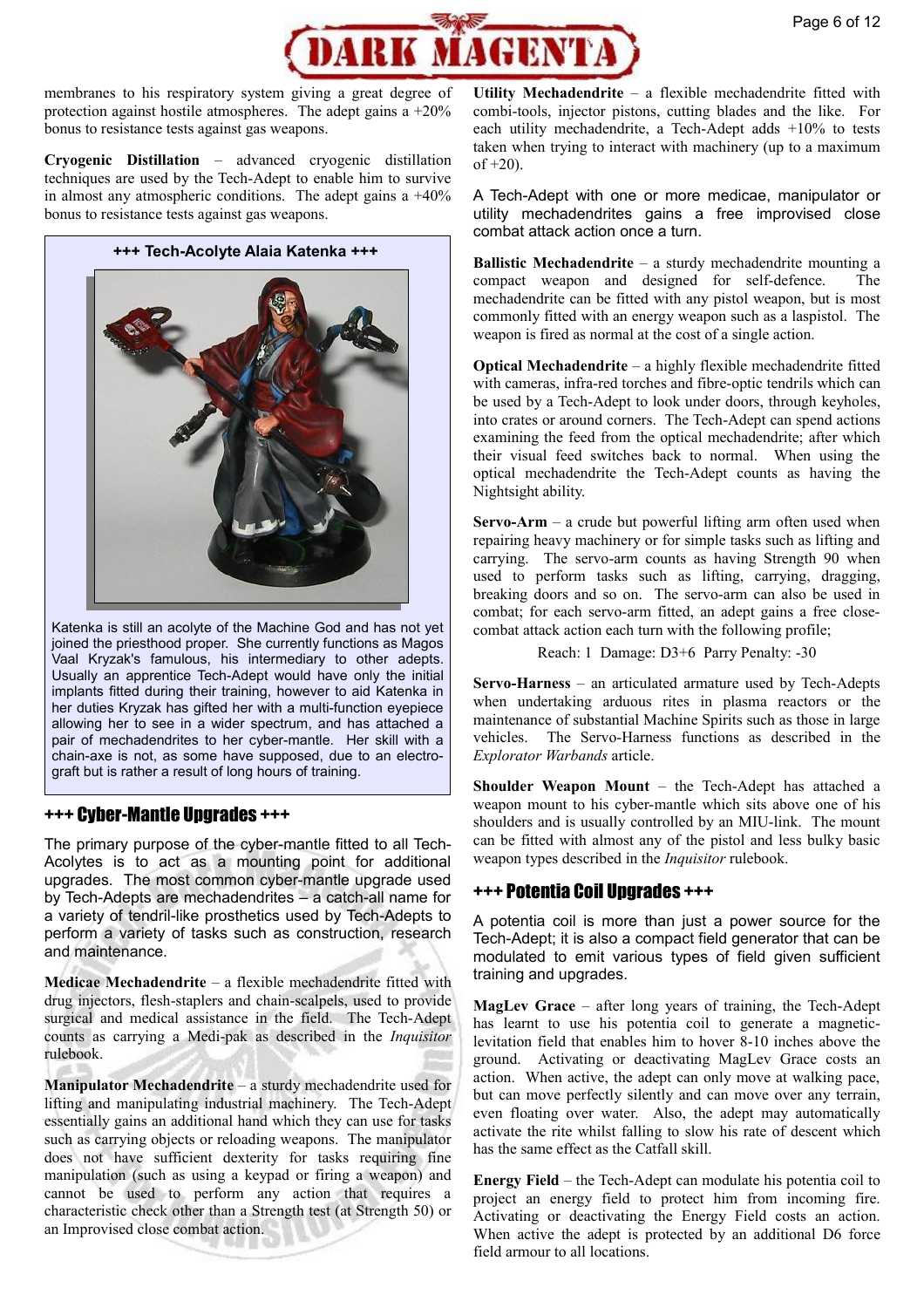

**Sensor Cloaking** – the Tech-Adept can use his potentia coil to project an phased-interference field that masks the output signature of his bionic and organic systems. Activating or deactivating the Cloaking Field costs an action; and while the field is active, the adept is undetectable by auspexes such as bioscanners, psi-trackers, electrical-scanner and motion-trackers. The interference field also resonates into the aether, disrupting the character's warp signature and thus conceals the adepts from psychic powers such as Detection and Psi-track.

**Aegis Barrier** – the Tech-Adept has mastered the ability to modulate his potentia coil to project an energy field capable of disrupting aetheric assault. Activating or deactivating the Aegis Barrier costs an action; and while active, the adept counts as being protected by Hexagrammic wards as described in the *Inquisitor* rulebook.

**Null Field** – the Tech-Adept has learned one of the great mysteries, how to use his potentia coil to disrupt the flow of aetheric energy in the region. Activating or deactivating the Null Field costs an action; and while active, the adept counts as being equipped with a Psychic Dampener as described in the *Thorian Sourcebook*.

Fields generated by a Potentia Coil can be activated for a number of turns dependent on their quality. After being used, the Potentia Coil must recharge for D3 turns before it can be used again.

Crude – e.g. Salvaged Electrical Galvinator: D3 Standard – e.g. Hydrogen Fusion Generator: D3+1 Advanced – e.g. Crystal Stack Batteries: D3+2

# +++ Bionic Arms +++

A bionic arm usually replaces the arm as far as the shoulder joint, but can also include parts of the shoulder, neck and ribcage. The interface between the bionic and organic components that control the limb usually replicates the performance of the original; therefore a replacement arm counts as the character's 'off' hand only if replacing the character's original 'off' hand.

**Strength Augmentation** – the arm is fitted with powerful pistons and servo-motors which greatly enhance the character's strength. In the case of an arm designed to replicate the size and shape of the original, this strength bonus will only be modest (+10% to the strength of the arm), however larger arms can be fitted with more powerful systems which can enhance a character's strength to inhuman proportions (up to a maximum of +40% to the strength of the arm).

**Concealed Weapon** – the most common version of this upgrade is a variation on the Concealed Cavity upgrade whereby a cutdown pistol or small close-combat weapon is concealed in the arm and can be reached quickly. This weapon may be deployed as if the adept had the *Fast Draw* or *First Strike* ability (as appropriate). With more advanced versions, the weapon is mounted on the arm itself rather than being hand-held, and can be deployed almost instantaneously. Again, the adept count as having either *Fast Draw* or *First Strike* when deploying this weapon, but they can do so while already carrying something. Should someone search for the concealed weapon, discovering it will take a Sagacity test with a -30% modifier.

**Implant Weapon** – rather than fitting a hand to his bionic arm, the Tech-Adept has implanted a weapon system; or in some cases this could be a piece of industrial machinery that can be adapted

to also function as a weapon such as a breacher, servo-claw or las-cutter. The implant weapon functions as described in the *Inquisitor* rulebook.

**Enhanced Neural Interface** – the additional neural links and synthetic synapses mean that the arm no longer counts as the character's 'off' hand. An adept who has replaced their 'off' hand with a bionic with this upgrade, will count as *Ambidextrous*.

**Exo-armour Vambraces** – the exo-armour plates mean that the arm may be used to parry when the character is unarmed.

**Micro-Power Field Vambraces** – extremely rare micro power field generators are fitted to the character's forearm. The arm may be used to parry when the character is unarmed, but cannot be destroyed by parrying a power weapon.

### +++ Bionic Hands +++

Most bionic arms are fitted with hands, or similar appendages, that give comparable dexterity to the Tech-Adept's original organic hand, however some will upgrade their hands fitting tools or concealed weapons.

**Recoil Dampers** – the Tech-Adept's hands are made up of interlocking plates connected with memory wire; these lock together around a weapon and minimise the effects of recoil when the weapon discharges. The adept counts as firing half as many shots on semi or full-auto when determining the modifier for firing multiple shots.

**Combi-tool** – the Tech-Adept's fingers have been augmented with data-plugs, micro-drills, power-leads, sonic-screwdrivers, micro-saws and all manner of other miniature tools. The adept adds +5% to tests taken when trying to interact with machinery.

**Digital Weapon** – the Tech-Adept's finger conceals a miniaturised weapon such as a micro-flamer, digi-laser or dart launcher. This upgrade functions as per the Digital weapons listed in the *Inquisitor* rulebook.

**Implanted Weapon** – rather than a hand, the Tech-Adept has a weapon system implanted at the end of their forearm. This weapon can be any type of pistol or small close-combat weapon and is often combined with the interchangeable hands upgrade below. The implant weapon functions as described in the *Inquisitor* rulebook.

**Interchangeable** – the arm is equipped with quick-release neural and servo-connectors in the forearm allowing alternative hands to be attached. The adept may take a number of different bionic hands or implant weapons and switch between them during the game. Removing a hand takes one action, as does fitting a new one; however a third action may be necessary to retrieve the replacement hand from the adept's belt or backpack.

# +++ Electoo Inductor Upgrades +++

The standard electoo inductors fitted to a Tech-Acolyte are sufficient to interface with small pieces of technology, but many Tech-Adepts will later upgrade their electoo inductors to grant additional functionality.

**Electrical Succour** – the Tech-Adept can draw power from a functioning machine, through his electoo inductors to replenish his body. An adept attempting a recovery action while in contact with an appropriate piece of machinery counts his Toughnesss as 20% higher both for the Toughness test and the amount of damage recovered.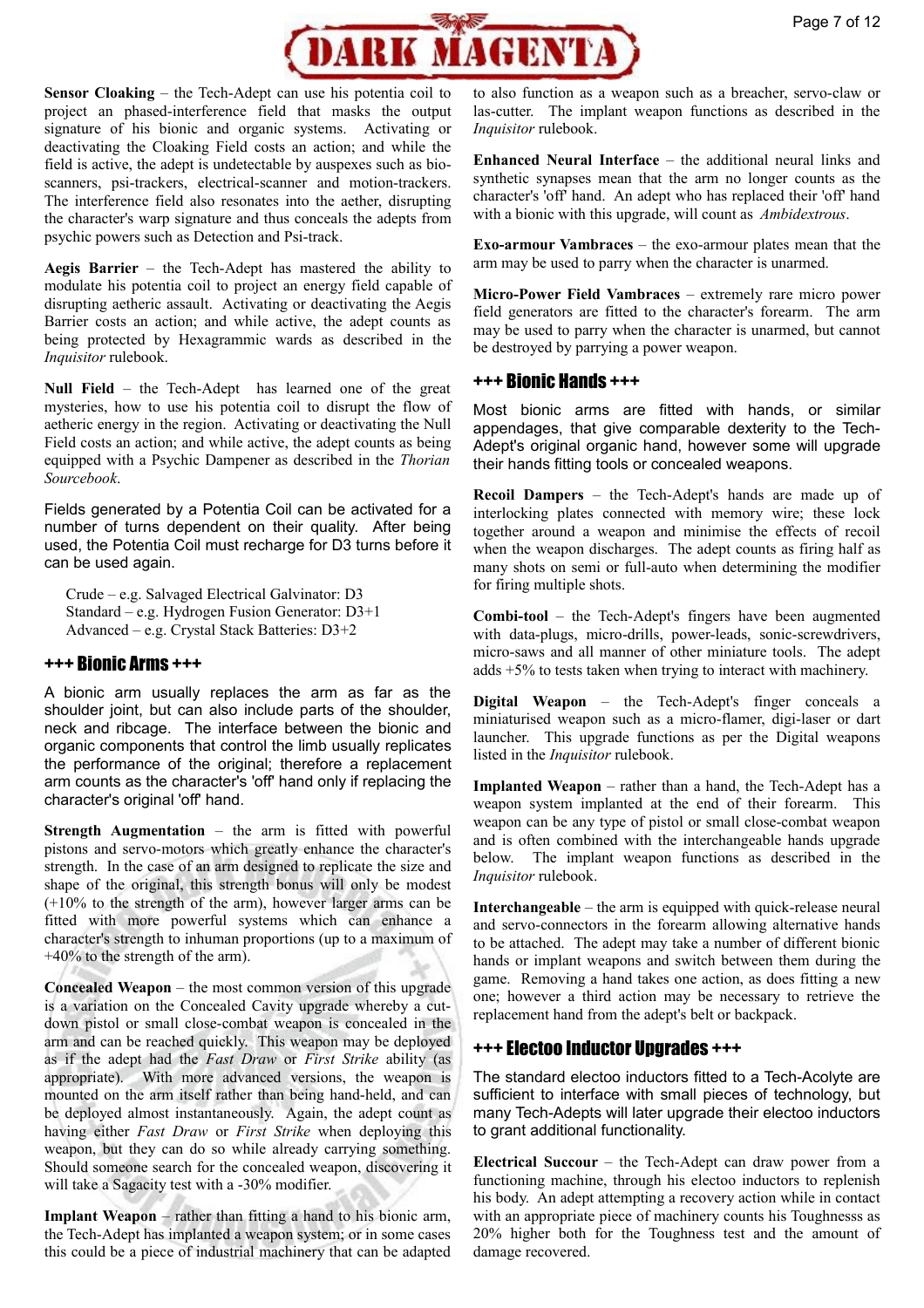

**Ferric Lure** – the Tech-Adept can focus his electoo-inductors and potentia coil to call an unsecured metal object into his hand. The ability can be used to summon an object weighing up to about Weight 15 (or 2 pounds) within 10 yards. Using the ability takes an action, and the adept must pass a Willpower test to summon the object – if failed, the object either fails to move or scatters randomly as determined by the GM.

**Luminen Blast** – the Tech-Adept can focus a crackling ball of bio-electrical energy through his electoo inductors which he can fling at his foes. The luminen blast has the following profile;

Range: E Mode: Semi(2/4) Acc.: -5 Damage: D10

All of the hits on a character from a luminen blast combine their damage together against a single location – roll once for location, roll all of the damage and then make deductions (ie, 2 hits causes 2D10 damage against a single location). The luminen blast is extremely draining to the Tech-Adept; each time the ability is used the adept must pass a Toughness test or add D6 to his injury total.

**Luminen Shock** – by focusing power through his electoo inductors the Tech-Adept is able to use bio-electrical energy to cripple his enemies. Any close combat attack made by the adept when unarmed or using a weapon made of a conductive material counts as a shock weapon.

**Luminen Charge** – the Tech-Adept is able to draw power from his potentia coil and direct it through his electoo inductors to power inactive technology. Most uses of this ability are up to the GM – if the technology is too damaged, arcane or power-hungry the GM may simply rule that the adept is unable to power it. In other cases, the adept may spend actions attempting to power or recharge an object, with a Willpower test being necessary for each one to be successful. For example, a GM may determine that four actions are necessary to fully recharge a lasgun powerpack; or six actions are needed to revive an inactive cogitator.

#### +++ Bionic Legs/Hips/Pelvis +++

Bionic locomotion systems can be as simple as a replacement leg replicating the function of the original, but it is not uncommon for members of the Mechanicus to further augment their bionic legs to allow them to move more efficiently.

**Augmented Speed** – add 1 yard to all Movement rates except crawling and climbing. If the character has two such bionic legs they add 2 yards to all Movement rates except crawling and climbing.

**Jump Pistons** – the Tech-Adept's legs are fitted with spring loaded pistons giving the character the ability to jump further than is normally possible. The character adds 50% to the distance they can jump, so a Strength 80 character can therefore jump  $4+2=6$  yards. If the character spends an action sprinting he can add an additional 50% to the distance; therefore a Strength 80 character can jump (4+2)+3=9 yards. This augmentation can only be fitted to a character with two bionic legs.

#### +++ External Systems +++

The following systems are tethered servitors and familiars 'wired-in' to the Tech-Adept's augmentations and offer functionality that cannot be miniaturised to fit within the Tech-Adept's own body. These systems all follow the rules for Familiars as given in the *Inquisitor* rulebook.

**+++ Electro-Priest Larissa Teunis +++** 



Like all Electro-Priests, Teunis has been fitted with a powerful Potentia Coil, one which can supply far more power than is necessary to power her augmentations. In addition, her Electoo Inductors have been upgraded and fitted with a number of capacitors allowing her to store large amounts of electrical energy which can be discharged in combat causing immense damage to her foes. Channelling such vast amounts of energy can cause interference with her Cranial Circuitry, causing her to act in a frenzied manner – this effect is considered to be far from undesirable and, like many Electro-Priests, Teunis is known to actively invite it.

**Tethered Utility Servitor** – these small servitors accompany the Tech-Adept where ever he goes and are attached to him via umbilical cords through which they draw power and sustenance, performing tasks such as carrying his equipment, recording the results of experiments and numerous other non-combative functions. In extremis however, these tethered servitors will fight to defend their master. The servitors can always keep pace with their master, regardless of how fast he moves. They otherwise get no actions, other than passing anything they might be carrying to their master. Should the Tech-Adept be attacked in close combat, the servitors will fight to defend him using the following profile;

WS: 25 BS: 0 S: 25 T: 30: I: 25 Wp: 70 Sg: 5 Nv: 100 Ld: 5

The servitor counts as having two points of armour due to its extensive bionics and the following injury results;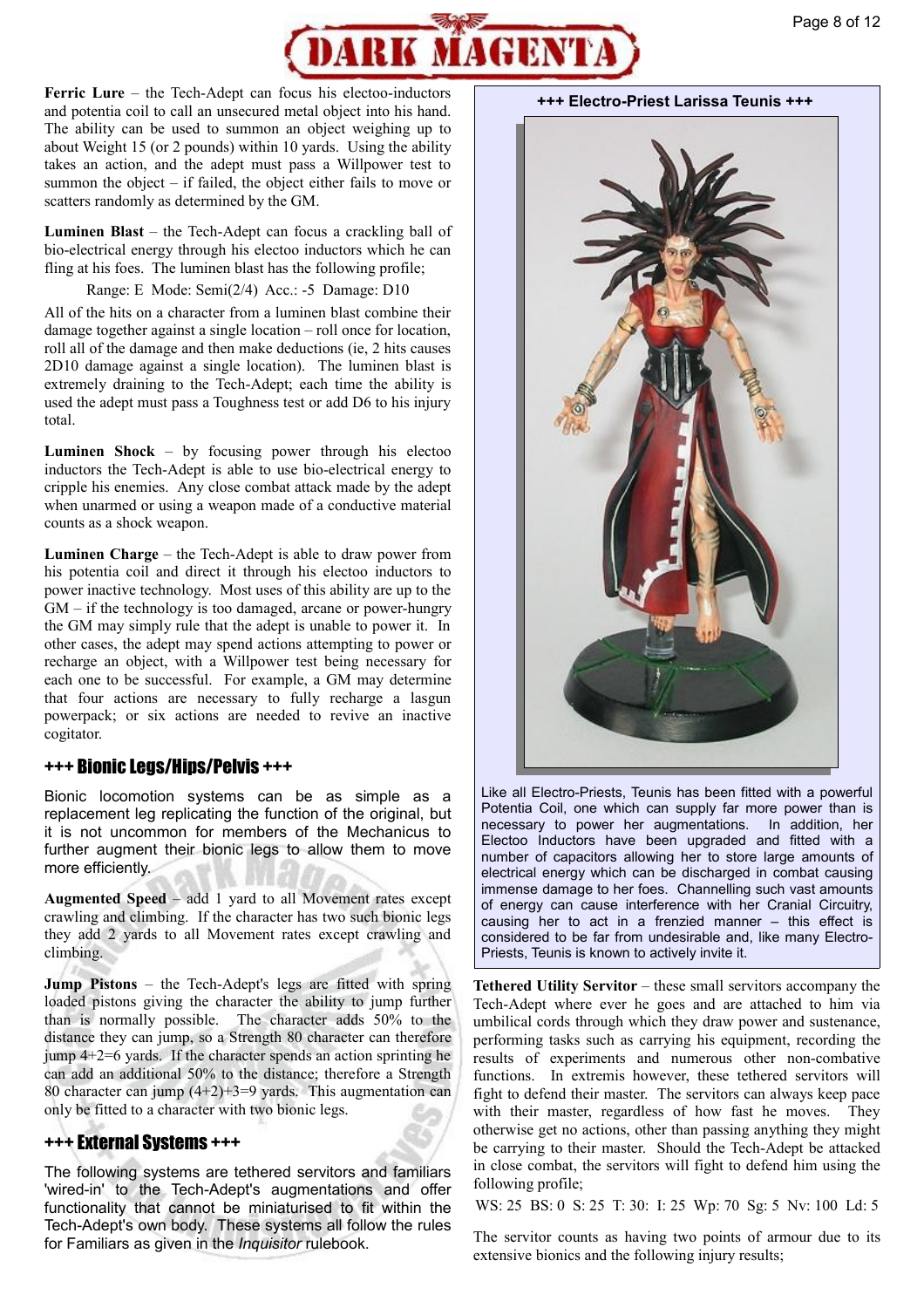

Superficial – *no effect.*

Serious – *the servitor is stunned for one turn. An adept with a stunned servitor reduces his movement rates by 1 yard as he is forced to drag his dazed servant along with him. The effect is cumulative, so an adept with two stunned servitors reduces his movement rates by 2 yards (and so on).*

Crippled – *the umbilical cords automatically detach the critically damaged servitor from it's master and if not already dead, it will soon expire.*

**Haemoncolyte** – a vat-grown creature cloned from the Tech-Adept's own flesh. They are usually used to cleanse the adept's organic systems of poisons and tumours; any such imperfections are passed along an umbilical cord to the haemoncolyte and are absorbed into its flesh. A haemoncolyte functions as described in the *Explorator Warbands* article.

**Techno-mat** – a tethered servitor designed to attend to the functions of the Tech-Adept's organic components, freeing them from the frailties of the flesh in the pursuit of knowledge. A techno-mat functions as described in the *Explorator Warbands* article.



While most Skitarii are lay members of the Cult Mechanicus, as a high ranking commander Saphentis has been inducted into some of the lower mysteries of the Omnissiah. Saphentis's entire body is fitted with thick carapace plating that conceals the full extent of his augmentations, but which include replacement limbs, an upgraded respiratory system, and enhanced senses. Both of Saphentis's arms are equipped with quick-release inter-changable hands; in combat situations he normally replaces his right hand with a rapid-firing autogun and his left with a powerful breacher. A single manipulator mechadendrite is attached to his cyber-mantle, and proves especially useful when his hands have been replaced with weaponry.

# +++ Generic Upgrades +++

The following upgrades could be fitted to many different parts of the Tech-Adept's body and in some cases can take very different forms.

**Auger Array** – these are implanted devices that duplicate the effects of an auspex and can take many forms including sensor arrays, scanning devices, or arrays of small servo-skulls. An Auger Array functions exactly as the auspex described in the *Inquisitor* rulebook.

**Concealed Cavity** – hidden within one of the Tech-Adept's cybernetic implants is a small compartment which can be used to conceal a small item. Discovering the concealed cavity will take a Sagacity test with a -30% modifier.

**Haywire Pulse** – the Tech-Adept has concealed a small haywire pulse generator within his augmented torso. The pulse can be activated once per game at a cost of one action, and has the same effects as a haywire grenade being set off centred on the adept's location – if the adept moves while the pulse is active, the field will move with him. The Tech-Adept has hardened his systems against the effects of the haywire pulse and will only be affected by the pulse for a maximum of one turn (the hardening is only effective against the haywire pulse emitted by the character's own haywire pulse generator).

**Armoured Exo-Skeleton** – all cybernetic body parts including limbs, heads and torsos can be fitted with armour plating. In most cases this will be 1 to 2 points worth of armour plating riveted to the bionics; however some high ranking Tech-Priests cover themselves in tough carapace armour, bulky ceramite plating, gleaming fitted bronze armour, or in extreme cases fullsuits of powered armour. Therefore, Tech-Adepts may fit themselves with any of the armour types featured in the *Inquisitor* rulebook, however when it comes to personal protection many Tech-Adepts prefer flak-gowns and/or force field projectors.

**Active Counter-measures** – The Tech-Adept is fitted with active counter-measure systems which sense and protect from incoming attacks. The counter-measures are designed to thwart a wide range of targeting devices and can take many forms from chaffpellets and electronic jammers designed to interfere with or fool electronic targetters, to close-in micro-lasers programmed to shoot down or deflect incoming projectiles. As these devices are programmed to detect and react to attempts to target the Tech-Adept using technological means, they are of no use against 'dumb' shots.

When attacked by either a guided weapon, such as a missile or Executioner shell, or by a weapon fitted with an electronic gunsight (such as a range-finder, motion predictor or laser sight), the Tech-Adept may activate his counter-measures. These will affect all shots from a single shooting action. Declare that the adept is using his counter-measures before the enemy makes his To-Hit roll. The adept must make a Sagacity test to see if his systems can analyse the threat and react in time; if successful, the amount the test is passed by is a further negative modifier to the firer's chances of hitting. A character cannot use both countermeasures and Dodge or Deflect Shot against the same attack.

**Fire Suppression System** – The Tech-Adept has installed sophisticated fire extinguishers which can be used either on himself or another character. The adept increases his chance of putting out a burning location from 25% to 75%.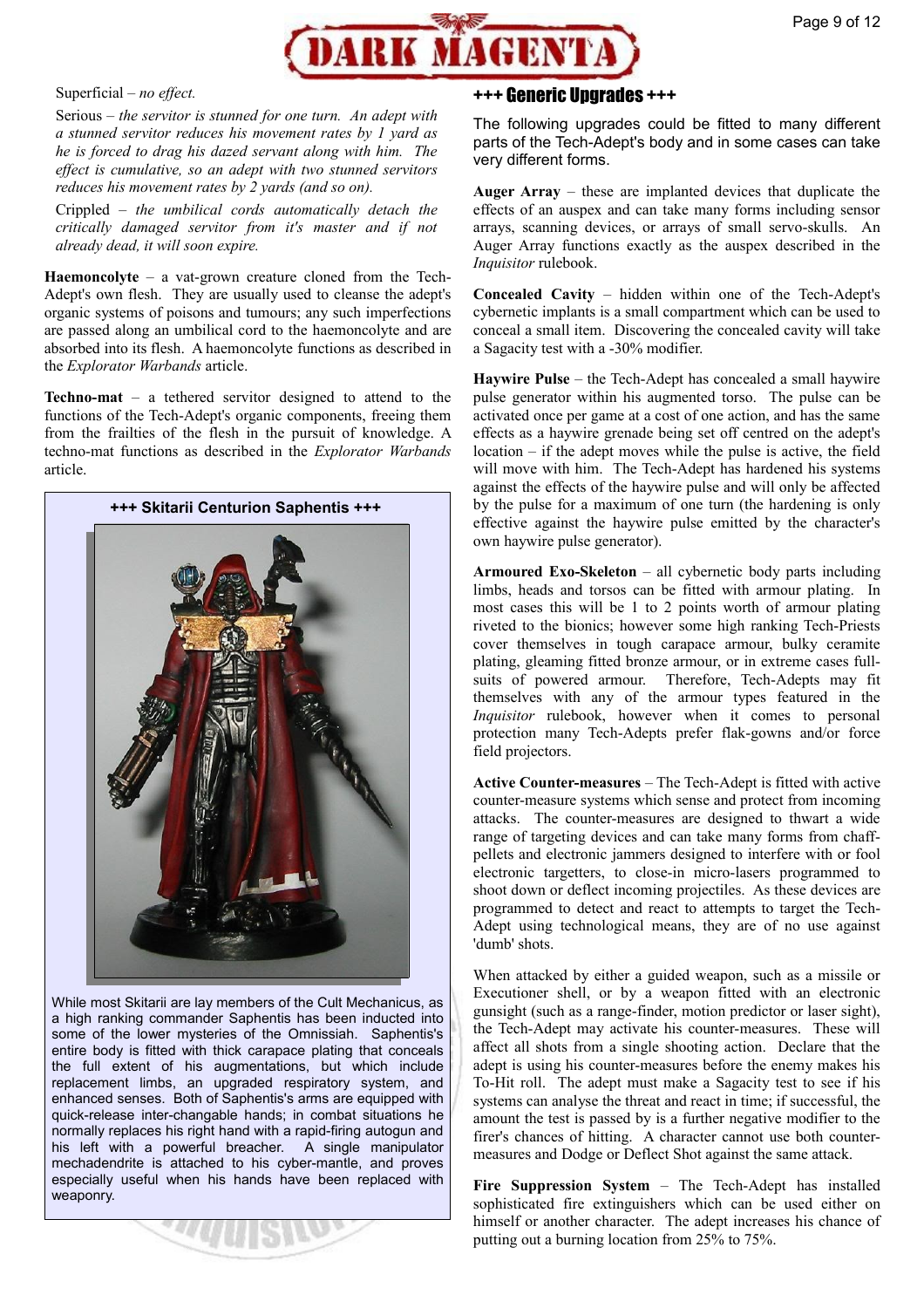

# **+++ Report Reference: ADM-8173-64-S +++ +++ Subject Name: Riall, Orla +++ +++ Subject Rank: Tech-Priestess, Adeptus Mechanicus +++ +++ Author: Adept Landeman +++**

**Biographical Summary:** Orla Riall was recently seconded to Explorator Magus Vaal Kryzak's expedition to the Gaugtel Stars as a way to further her career in the Mechanicum. We know little of Riall's background prior to this, but it is assumed that she originates from Sollex (as evidenced by her energy blade which is of a type manufactured exclusively by the Sect of Sollex).



bionics to reflect her increased status. The most obvious sign of this is that almost all of her visible flesh has been replaced with brass-plated bionics, but underneath her metal skin is a suite of implants that both replicate and enhance the capabilities of her original organic body.

ï

**Known Associates:** Explorator-Magos Vaal Kryzak, Calculus-Logi Zurek Nabokov, Skitarii Centurion Saphentis, Tech-Acolyte Alaia Katenta, Skitarii-Provost Vir Dmitrich, Cybernetic Guard Sokol Lazarus.

**Threat Assessment:** Riall displays a preternatural skill with a blade (suggesting the use of one or more electro-grafts) making her an extremely dangerous opponent. Additionally, her extensive contacts within the Mechanicum mean that she has ever increasing political power. Approach with caution.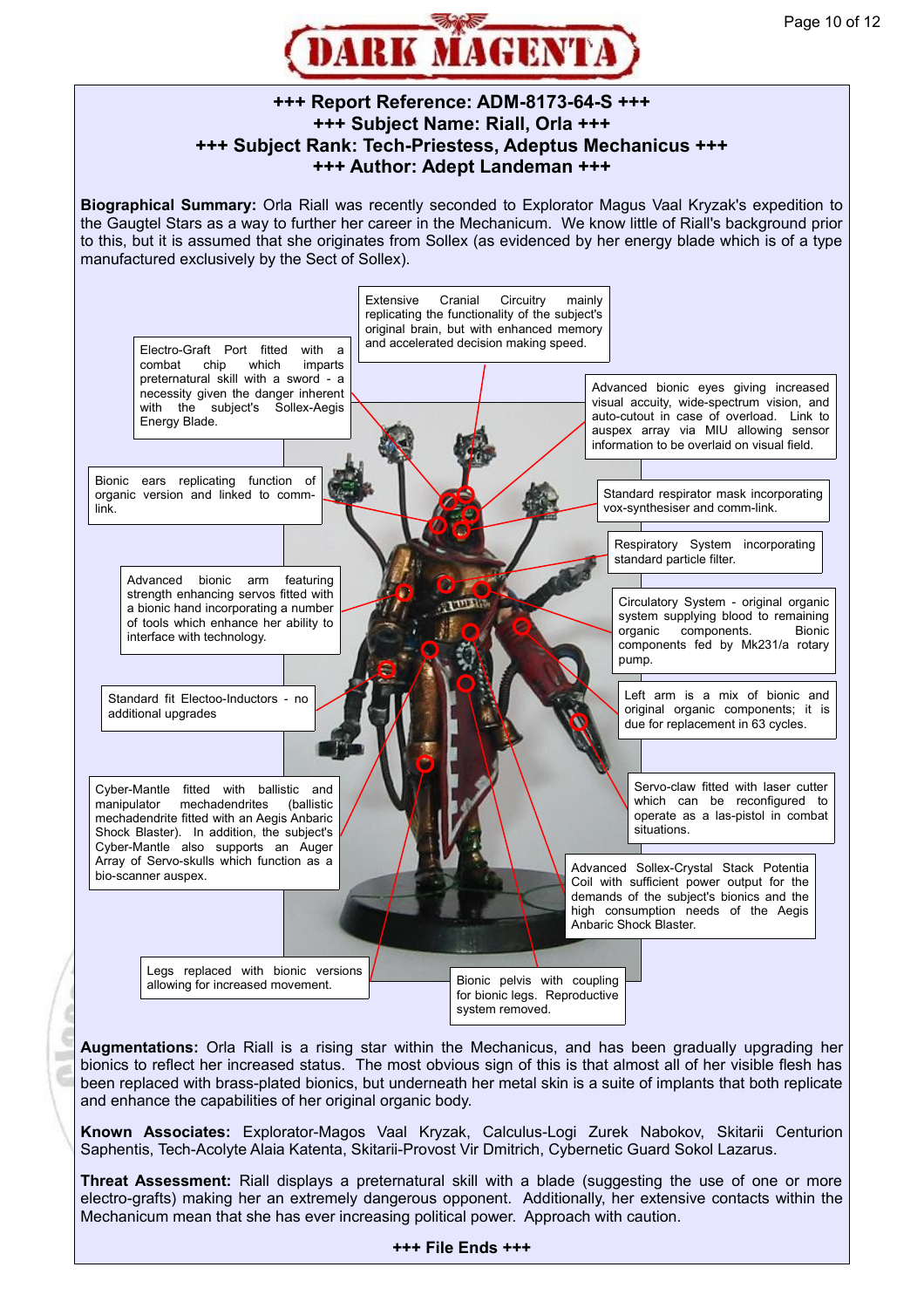

#### +++ Hacking and Interface Battles +++

All Tech-Adepts are equipped with interface systems which connect them to the outside world, to the systems of their Forge World or ship, and ultimately, to the Omnissiah. These interfaces include such things as high-speed auditory voxchannels, binaric fields, tight-beam coders, noospheric interfaces, wireless frequency networks and aethernet links. When the disagreements and arguments between Tech-Adepts descend into outright combat, the battles are not just on the physical plane (and, in the case of the machina-mentors, on the aetheric plane) but also across these technological interfaces as the adepts attempt to hack into one another's systems and either take control of, or shut down, their opponent's internal systems.

The vast majority of bionics issued to characters such as Imperial Guardsmen, Rogue Traders and even Inquisitors are not susceptible to this form of attack as they have no interfaces to the outside world. However, servitors and other characters who can be controlled from a distance (such as arco-flagellants, servo-skulls and cyber-mastiffs) can be attacked in this way as the MIU links, vox-pickups or comm-interfaces that allow their master to control them also act as conduits through which a determined attacker can hack.

A Tech-Adept character can spend actions attempting to hack into the systems of an opposing Tech-Adept, servitor or similar character as long as the target is within 25 yards and in line-of-sight. As with shooting, close combat and psychic powers, a test is required to successfully hack an opponent's systems. The basic percentage chance of a successful hack is based upon the character's Sagacity. This chance is modified by the difficulty rating of the hack as listed below.

If a Tech-Adept fails a *hacking* test, the feedback is likely to damage his cranial circuitry. For every full 10% that an adept fails a *hacking* test by, he loses D10 from his Sagacity characteristic.

The character who is the target of the hacking attempt is unlikely to be defenceless when it comes to this form of attack and will be protected by all manner of encryption systems, intrusion countermeasure electronics, security lock-outs and data-seals. The target character may attempt to defeat the hacking attempt by taking a Sagacity test. The amount he passes the test by is a negative modifier to the attacking Tech-Adept's *hacking* test. The target character's defences will however be weakened by the hacking attempt; and should he fail his Sagacity test he will lose D10 from his Sagacity characteristic for every full 10% the test was failed by.

**System Paralysis** – *Difficulty: 10* – The Tech-Adept attempts to access systems such as the target's power source or respiratory system with the intention of temporarily shutting them down and thus rendering the target helpless. The target is *stunned* for one turn for every 10%, or part thereof, that the *hacking* test is passed by. The target may spend actions attempting to restart the disabled systems at the start of each turn and will succeed in restoring full functionality if he can pass a Sagacity test.

**System Overload** – *Difficulty:*  $5$  – The adept attempts to cause as much damage to the target as possible by burning out power relays, overloading data channels or shredding neural links. The target adds D6 to his injury total for every 10%, or part thereof, that the *hacking* test is passed by. This damage can be repaired using the normal rules for recovery.

**Shut-down System** – *Difficulty: 10* – The adept attempts to shutdown specific systems within the target's body; for example disabling mechadendrites, shutting off stimm injectors or crippling bionic legs. The precise effect may need to be determined by the GM but in general the system effected is unusable for one turn for every 10%, or part thereof, that the *hacking* test is failed by. If the system is a life-critical one, such as a bionic respiratory system, then the effect is the same as the System Paralysis hack above. The target may spend actions attempting to restart the affected system, and will need to pass a Sagacity test to be successful.

**Dominate** – *Difficulty: 20* – The adept attempts to breach the target's control systems and take control himself. The target counts as being on the same side as the Tech-Adept for one turn for every 10%, or part thereof, that the *hacking* test is passed by. However, the control is not complete and the target deducts 1 from his Speed and has an additional -25% from any rolls required to perform actions whilst under the adept's control. The target may attempt to re-establish control over his systems at the start of every subsequent turn and will succeed if he can pass a Sagacity test.

Where the target is a servitor-type character controlled by an opposing Tech-Adept, he may make a Sagacity test to attempt to disrupt the attempt to hack into his servitor's systems as long as he is within 15 yards and line-of-sight of the servitor. If successful, he can use his Sagacity to fight off the hacking attempt rather than the servitor's. If the target of the attack has no Sagacity characteristics, a servo-skull or cyber-mastiff for example, then use a standard value of 15 when resolving this form of attack.

No Tech-Adept would go so far as to disable his interface systems in order to make himself immune to this form of assault; to do so would cut-off him from the Omnissiah and severely hamper his ability to interface with technology – a Tech-Adept who does try this will lose any bonus to interacting with technology due to his rank, and suffer a -10% penalty on top as his technological 'senses' are inoperative.

In addition to using these remote interface systems to hack the systems of an opposing character, a Tech-Adept will be able to remotely access any technology that has a compatible interface. If the GM declares that the systems are compatible, then the Tech-Adept does not have to move into base to base contact with the machine in order to access it's systems, but can do so as long as it is within 25 yards and in line-of-sight.

There are two ways in which these rules can be used; either you can assume that all Tech-Adepts are capable of employing the above forms of attack and their proficiency with them is denoted by their Sagacity; or a Tech-Adept may be capable of some, all, or none of these attacks, and any he is capable of performing are listed in his profile in much the same way as psychic powers. Which way you